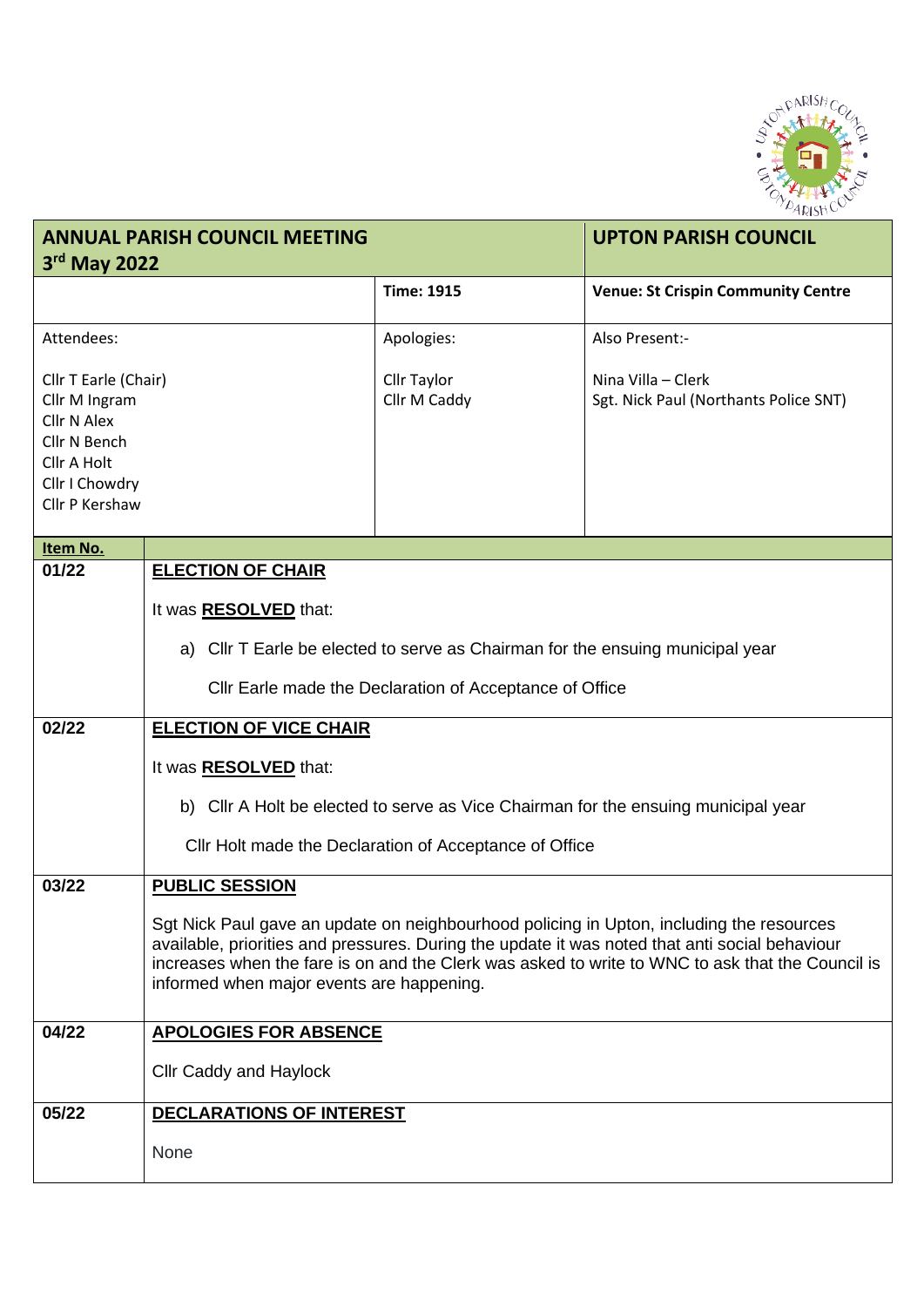| 06/22 | <b>MINUTES OF THE PREVIOUS MEETING</b>                                                                                                                                                            |                                                                                                                                                                                               |                    |  |  |
|-------|---------------------------------------------------------------------------------------------------------------------------------------------------------------------------------------------------|-----------------------------------------------------------------------------------------------------------------------------------------------------------------------------------------------|--------------------|--|--|
|       | It was <b>RESOLVED</b> that:                                                                                                                                                                      |                                                                                                                                                                                               |                    |  |  |
|       |                                                                                                                                                                                                   |                                                                                                                                                                                               |                    |  |  |
|       |                                                                                                                                                                                                   | a) The minutes of the meeting held on 5 <sup>th</sup> April 2022 were approved and the Chairman                                                                                               |                    |  |  |
|       | was authorised to sign the same.                                                                                                                                                                  |                                                                                                                                                                                               |                    |  |  |
| 07/22 | <b>ACTION SHEET</b>                                                                                                                                                                               |                                                                                                                                                                                               |                    |  |  |
|       |                                                                                                                                                                                                   |                                                                                                                                                                                               |                    |  |  |
|       | It was <b>RESOLVED</b> that:                                                                                                                                                                      |                                                                                                                                                                                               |                    |  |  |
|       | a) The Action Sheet be noted                                                                                                                                                                      |                                                                                                                                                                                               |                    |  |  |
|       |                                                                                                                                                                                                   |                                                                                                                                                                                               |                    |  |  |
| 08/22 | <b>FINANCE/PAYMENTS DUE</b>                                                                                                                                                                       |                                                                                                                                                                                               |                    |  |  |
|       |                                                                                                                                                                                                   |                                                                                                                                                                                               |                    |  |  |
|       | It was <b>RESOLVED</b> that:                                                                                                                                                                      |                                                                                                                                                                                               |                    |  |  |
|       | The Council approve a grant of £1000 to 47 <sup>th</sup> Northampton Scouts<br>a)                                                                                                                 |                                                                                                                                                                                               |                    |  |  |
|       | b) The Council approved the submission of an FOI request to WNC for all planning applications in<br>the parish of Upton since 2015, the CIL amounts invoiced and received and amounts outstanding |                                                                                                                                                                                               |                    |  |  |
|       | to the Parish.                                                                                                                                                                                    |                                                                                                                                                                                               |                    |  |  |
|       |                                                                                                                                                                                                   | c) The Council noted that Taylor Wimpy have paid $£5,000$ towards the Kent Road car park<br>d) The Council noted and approved the request from the B&D Publications to increase their charges |                    |  |  |
|       | to £460 for six months                                                                                                                                                                            |                                                                                                                                                                                               |                    |  |  |
|       | e) The Council approved the following payments:                                                                                                                                                   |                                                                                                                                                                                               |                    |  |  |
|       | <b>Invoice Number</b>                                                                                                                                                                             | Payee / Reason                                                                                                                                                                                | Amount             |  |  |
|       |                                                                                                                                                                                                   | LGPS<br>Clerk - salary for March                                                                                                                                                              | £414.33<br>£742.71 |  |  |
|       |                                                                                                                                                                                                   | <b>HMRC</b>                                                                                                                                                                                   | £702.40            |  |  |
|       |                                                                                                                                                                                                   | Clerk Expenses (including zoom fee)<br>M Orpin - invoices for Jan, Feb, Mar                                                                                                                   | £228.07<br>£360    |  |  |
|       |                                                                                                                                                                                                   | Potters - Bench installation                                                                                                                                                                  | £2016              |  |  |
|       |                                                                                                                                                                                                   | <b>B</b> and D Publications                                                                                                                                                                   | £460               |  |  |
| 09/22 | PLANNING, PARKING AND CONSULTATIONS                                                                                                                                                               |                                                                                                                                                                                               |                    |  |  |
|       |                                                                                                                                                                                                   |                                                                                                                                                                                               |                    |  |  |
|       |                                                                                                                                                                                                   |                                                                                                                                                                                               |                    |  |  |
|       | It was <b>RESOLVED</b> that:                                                                                                                                                                      |                                                                                                                                                                                               |                    |  |  |
|       |                                                                                                                                                                                                   | a) The Council object to WNN/2022/0453 12 High Street, Upton as there is insufficient parking                                                                                                 |                    |  |  |
|       | available for an HMO and lack of proper bathroom facilities. The Council also believes it breaches                                                                                                |                                                                                                                                                                                               |                    |  |  |
|       | the existing policy on number of HMO's within Upton<br>b) The Council asked the Clerk to investigate whether Marina Park could be listed as a                                                     |                                                                                                                                                                                               |                    |  |  |
|       | community asset                                                                                                                                                                                   |                                                                                                                                                                                               |                    |  |  |
|       | c) The Council noted an approach from WNC to ask whether it wished to consider taking on<br>maintenance and open spaces on Upton Lodge and the Council confirmed that it was                      |                                                                                                                                                                                               |                    |  |  |
|       | interested to further discussions                                                                                                                                                                 |                                                                                                                                                                                               |                    |  |  |
|       |                                                                                                                                                                                                   |                                                                                                                                                                                               |                    |  |  |
| 10/22 |                                                                                                                                                                                                   | <b>WEBSITE AND MARKETING / WORKING GROUP UPDATE</b>                                                                                                                                           |                    |  |  |
|       |                                                                                                                                                                                                   | The received an update on the working group including tree work which is progressing.                                                                                                         |                    |  |  |
|       |                                                                                                                                                                                                   |                                                                                                                                                                                               |                    |  |  |
|       | It was <b>RESOLVED</b> that:                                                                                                                                                                      |                                                                                                                                                                                               |                    |  |  |
|       | a) The Council note the report                                                                                                                                                                    |                                                                                                                                                                                               |                    |  |  |